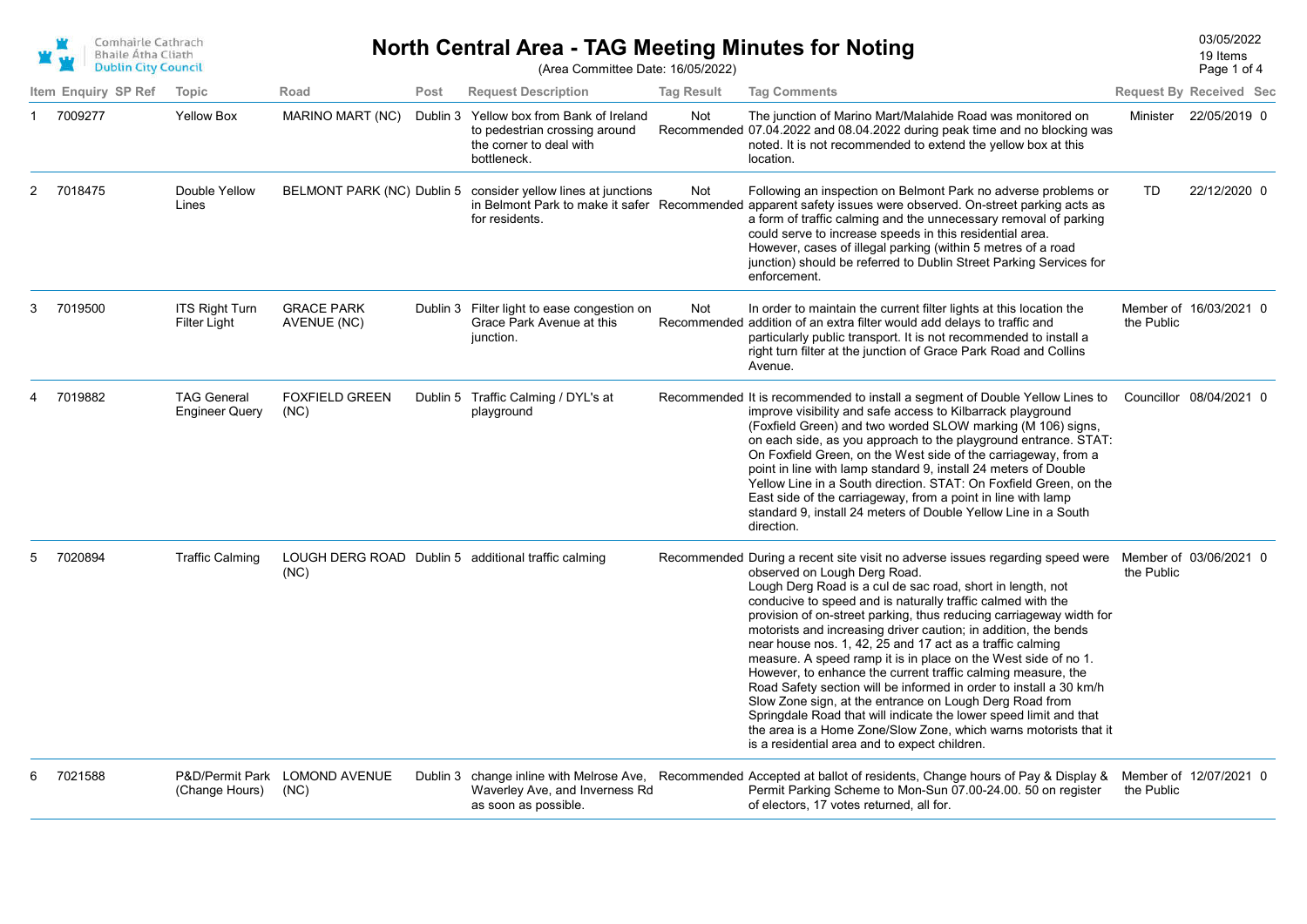| Comhairle Cathrach         |
|----------------------------|
| Bhaile Átha Cliath         |
| <b>Dublin City Council</b> |

## 03/05/2022 **North Central Area - TAG Meeting Minutes for Noting**

Page 2 of 4 19 Items

|   | <b>DUDLIN CIty Council</b> |                                 |                                  |          | (Area Committee Date: 16/05/2022)                                                                                      |                   |                                                                                                                                                                                                                                                                                                                                                                                                                                                                                                                                                                                                             |            | Page 2 of 4                    |
|---|----------------------------|---------------------------------|----------------------------------|----------|------------------------------------------------------------------------------------------------------------------------|-------------------|-------------------------------------------------------------------------------------------------------------------------------------------------------------------------------------------------------------------------------------------------------------------------------------------------------------------------------------------------------------------------------------------------------------------------------------------------------------------------------------------------------------------------------------------------------------------------------------------------------------|------------|--------------------------------|
|   | Item Enguiry SP Ref        | Topic                           | Road                             | Post     | <b>Request Description</b>                                                                                             | <b>Tag Result</b> | <b>Tag Comments</b>                                                                                                                                                                                                                                                                                                                                                                                                                                                                                                                                                                                         |            | <b>Request By Received Sec</b> |
|   | 7 7021698                  | No Parking                      | LOUGH DERG ROAD Dublin 5<br>(NC) |          | extra no parking signage to be<br>installed around the green area<br>at Lough Derg Rd                                  | Not               | Following a recent site visits at Lough Derg Road, no adverse<br>Recommended problems regarding parking were observed around the green area. the Public<br>Parking restrictions have been provided at the corners of the<br>green area, to assist traffic movement around the green open<br>space.<br>It is therefore not recommended to extend the parking restrictions<br>at this time.                                                                                                                                                                                                                   |            | Member of 16/07/2021 0         |
|   | 7021862                    | Double Yellow<br>Lines (Extend) | SUMMERVILLE (NC)                 |          | Dublin 3 Extend DYLs along this section<br>of Summerville or remove no<br>parking sign which is causing<br>confusion   |                   | Recommended Following a site inspection on Summerville/Clontarf, it was<br>observed that the road is wide enough to accommodate one side<br>parking. It is recommended to rescind the no parking sign on the<br>West side of the carriageway to increase the capacity of parking<br>spots as a traffic calming tool, in accordance with DMURS<br>guidelines.                                                                                                                                                                                                                                                | the Public | Member of 27/07/2021 0         |
| 9 | 7022037                    | Double Yellow<br>Lines          |                                  |          | BRIAN AVENUE (NC) Dublin 3 to prevent parking on the corner<br>of Brian Avenue & Croydon<br>Gardens.                   | Not               | It is not recommended to install parking restrictions, such as<br>Recommended placing double yellow lines where restrictions are already covered<br>under the law.<br>Under The Road Traffic (Traffic & Parking) Regulations, Section<br>36 paragraph (2); a vehicle shall not be parked:<br>(c) within 5 metres of a road junction;<br>(d) on a section of roadway with less than 3 traffic lanes and<br>where a continuous white line has been provided;<br>Illegal parking should be reported to the Gardai or Dublin Street<br>Parking Services (tel no. 01 6022500), for enforcement under the<br>law. | the Public | Member of 06/08/2021 0         |
|   | 10 7022214                 | <b>Yellow Box</b><br>(Extend)   | <b>COOLATREE ROAD</b><br>(NC)    | Dublin 9 | possible extending of the yellow<br>Beaumont.                                                                          | Not               | Following a recent site inspection, it was observed that the traffic<br>box at the top of Coolatree Road, Recommended exiting from Coolatree Road onto Beaumont Road wasn't<br>significant and no blocking was noted. It is not recommended to<br>extend the yellow box at this location                                                                                                                                                                                                                                                                                                                    | TD         | 19/08/2021 0                   |
|   | 11 7022343                 | Double Yellow<br>Lines (Extend) | <b>BROOKWOOD RISE</b><br>(NC)    |          | Dublin 5 Reinstate DYLs at 48-50<br>Brookwood Rise.                                                                    |                   | Recommended Following investigation it is recommended to install a section of<br>double yellow lines adjacent no 50 Brookwood Rise (at the old<br>bus cage location).<br>STAT: On Brookwood Rise on the South-East side of the                                                                                                                                                                                                                                                                                                                                                                              | the Public | Member of 26/08/2021 0         |
|   |                            |                                 |                                  |          |                                                                                                                        |                   | carriageway, from a point commencing in line with Lamp Stand<br>No 8, install 8 meters of Double Yellow Line in a North-East.                                                                                                                                                                                                                                                                                                                                                                                                                                                                               |            |                                |
|   | 12 7023435                 | Double Yellow<br>Lines (Extend) | (NC)                             |          | TONLEGEE AVENUE Dublin 5 extension of the existing Double<br>Yellow Lines on the right hand<br>side of Tonlegee Avenue | Not               | During a site visit no adverse problems or apparent safety issues<br>Recommended regarding traffic movements were observed along the right hand<br>side of Tonlegee Avenue.<br>It is not recommended to extend the double yellow lines at the<br>above location.                                                                                                                                                                                                                                                                                                                                            |            | Councillor 01/11/2021 0        |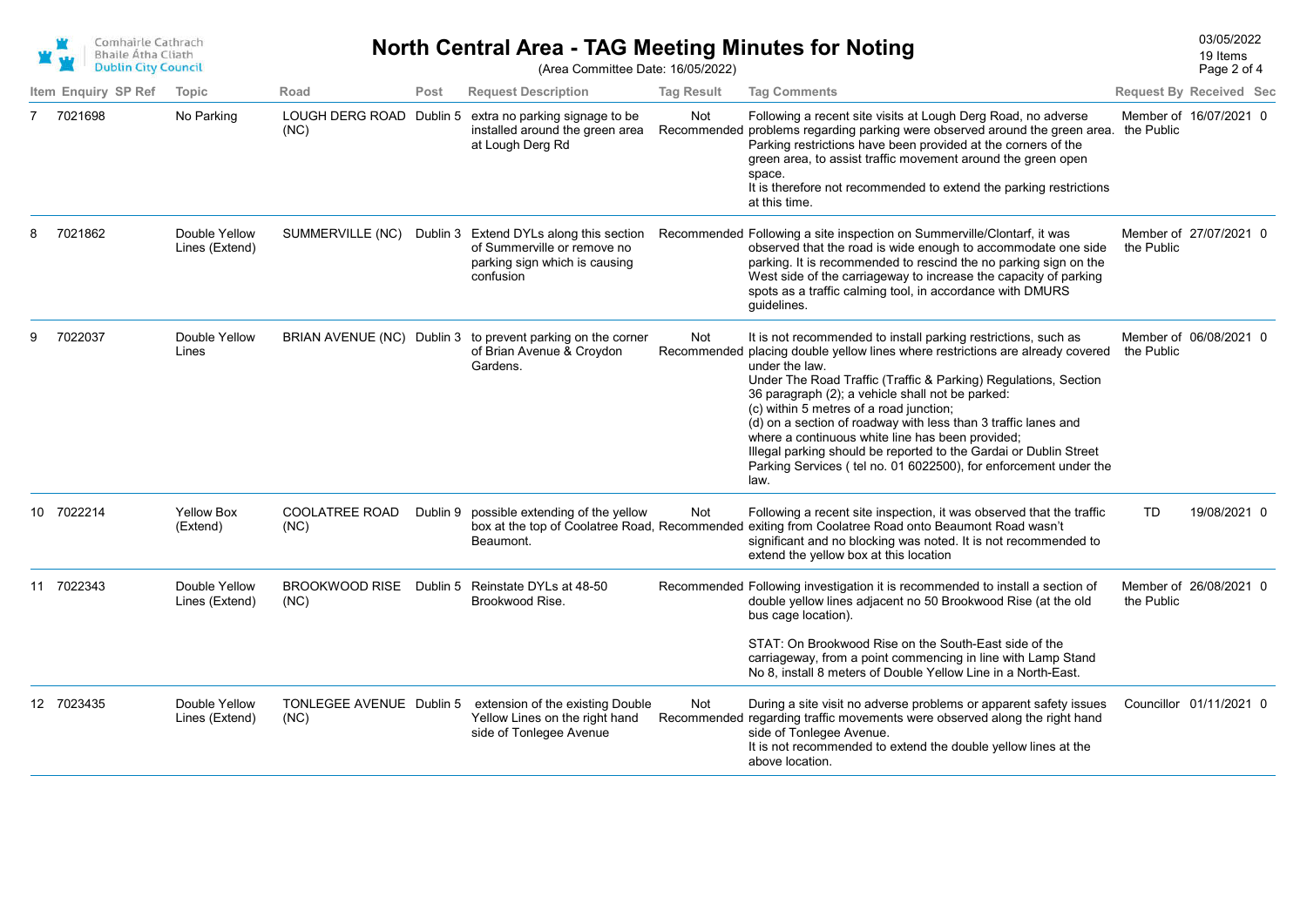

## **North Central Area - TAG Meeting Minutes for Noting North Central Area - TAG Meeting Minutes for Noting**

(Area Committee Date: 16/05/2022)

| Item Enquiry SP Ref | <b>Topic</b>                    | Road                             | Post     | <b>Request Description</b>                                                                                                                                                                       | <b>Tag Result</b> | <b>Tag Comments</b>                                                                                                                                                                                                                                                                                                                                                                                                                                                                                                                                                                                                               | <b>Request By Received Sec</b>       |
|---------------------|---------------------------------|----------------------------------|----------|--------------------------------------------------------------------------------------------------------------------------------------------------------------------------------------------------|-------------------|-----------------------------------------------------------------------------------------------------------------------------------------------------------------------------------------------------------------------------------------------------------------------------------------------------------------------------------------------------------------------------------------------------------------------------------------------------------------------------------------------------------------------------------------------------------------------------------------------------------------------------------|--------------------------------------|
| 13 7024712          | Double Yellow<br>Lines          | DOLLYMOUNT PARK Dublin 3<br>(NC) |          | Double Yellow Lines on the<br>opposite side of the road to the<br>houses, running from the<br>beginning of the road at the side<br>of 4A Dollymount Park to the<br>corner at 17 Dollymount Park. | Not               | It is not recommended to install parking restrictions, such as<br>Recommended placing double yellow lines where restrictions are already covered<br>under the law.<br>Under The Road Traffic (Traffic & Parking) Regulations, Section<br>36 paragraph (2); a vehicle shall not be parked:<br>(i) on a footway, a grass margin or a median strip;<br>(k) in a manner in which it will interfere with the normal flow of<br>traffic or which obstructs or endangers other traffic;<br>Illegal parking should be reported to the Gardai or Dublin Street<br>Parking Services (tel no. 01 6022500), for enforcement under the<br>law. | Member of 02/02/2022 0<br>the Public |
| 14 7024830          | Double Yellow<br>Lines (Extend) | <b>CHURCH AVENUE</b><br>(NC)     |          | Drumconcrequestingf yellow lines put down<br>Dublin 9 instead of free car spaces.                                                                                                                | Not               | The existing parking on the southern side of Church Avenue on<br>Recommended either side of the school provides for additional calming due to the the Public<br>narrowness of the carriageway.<br>Implementation of parking restrictions in form of double yellow<br>lines on Church Avenue could result in an increase in speed in<br>accordance with DMURS guidelines. Alterations to the current<br>parking arrangements are not recommended at this time for the<br>reasons given here.                                                                                                                                       | Member of 09/02/2022 0               |
| 15 7024992          | Double Yellow<br>Lines          | <b>BROOKVILLE PARK</b><br>(NC)   | Dublin 5 | current gap No. 8 Brookville Park<br>to No. 11b.                                                                                                                                                 |                   | request double yellow lines in the Recommended Following investigation it is recommended to extend the existing<br>double yellow line on the East side of Brookville Park at the<br>narrow section of the road between no 8 and no 11.<br>STAT: Double yellow lines to be installed on Brookville Park, East<br>side of the carriageway, from a point in line with common<br>boundary of property No.7/8, extending northwards 50 meters<br>(between the existing DYLs).                                                                                                                                                          | Member of 17/02/2022 0<br>the Public |
| 16 7025083          | Loading Bay<br>(Rescind)        | <b>LOMOND AVENUE</b><br>(NC)     |          | Dublin 3 The removal of the allocated<br>pressure on resident permit<br>holders of not being able to find<br>parking upon returning from<br>work, shopping, etc                                  | Not               | It is not recommended to rescind the loading bay adjacent no<br>loading bays would alleviate the Recommended 107b Lomond Ave as the business owner has confirmed that they<br>are still using the loading bay for deliveries.                                                                                                                                                                                                                                                                                                                                                                                                     | Member of 23/02/2022 0<br>the Public |
| 17 7025135          | Double Yellow<br>Lines          |                                  |          | THE CRESCENT (NC) Beaumon DCC to consider putting yellow<br>Dublin 9 lines or no Parking sign at the<br>end of 8 The Crescent.<br>Beaumont Road, Dublin 9 and<br>267 Collinswood.                |                   | Recommended Following inspection, on The Crescent it is recommended to<br>install a section of double yellow line at the existing turning area in<br>order to create a safe access for bin lorries and/or emergency<br>vehicles.<br>STAT: On The Crescent on the North-East side of the<br>carriageway, from a point commencing approx. 8 meters<br>South-East of lamp standard 81, install 20 meters of Double<br>Yellow Line in a South-East direction and around the corner<br>(avoid driveways).                                                                                                                              | 24/02/2022 0<br><b>TD</b>            |

Page 3 of 4 19 Items